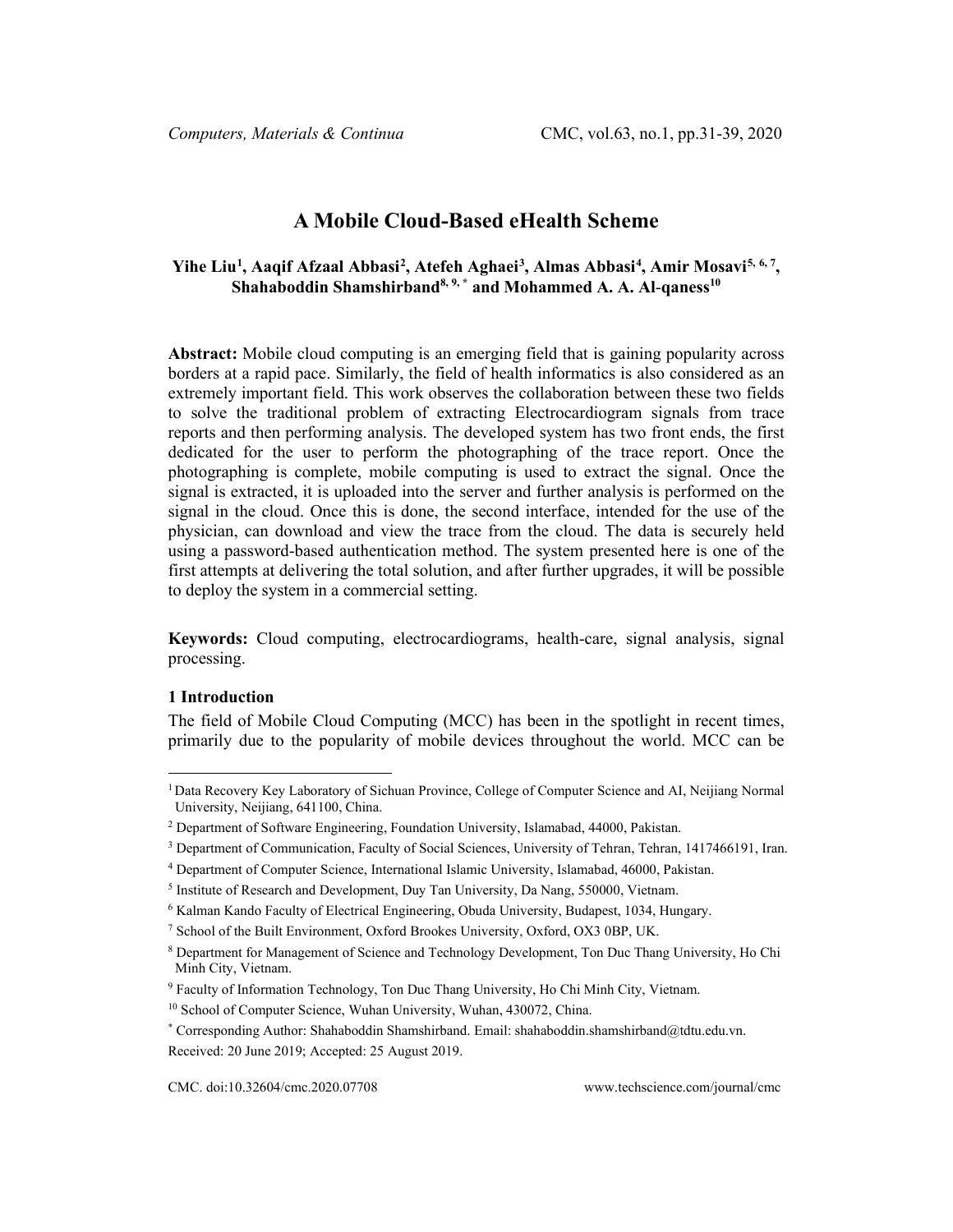considered as a hybrid between multiple technologies, and therefore, the field itself is quite complicated. The concept of cloud computing is relatively old and in the present, many companies (Google, Yahoo!, etc.) throughout the world are involved in the business of providing services via cloud computing. These services span from electronic mail, collaborative document sharing to health-care monitoring.

The field of Mobile Computing, similarly, is relatively old, however, the transformations that took place during the last decade in the field needs to be specially considered. These transformations can be attributed to the work of two key players, namely, Apple Inc. and Google Inc. With the invention of the iPhone (2007) that introduced the IOS to the world and Android OS (2008), the field of MCC has undergone a paradigm shift. Besides the two main operating systems, there are several other operating systems that are sharing a minor quota of the world smartphone users. The field of MCC also requires the collaboration of other fields such as wireless networking, data compression, security and privacy protocols [Abbasi, Abbasi, Shamshirband et al. (2019); Abbasi and Jin (2018)].

The aforementioned paradigm shift in the field of MCC has made it into one of the most valuable tools available to date. The potential contained within MCC is invaluable and surpasses the capabilities of many existing technologies. The bottleneck posed by the limited capabilities of mobile computing is completely eliminated by the use of the cloud system and due to this reason; it is possible to perform extremely complex calculations using smart-phones. Furthermore, the processing capabilities of smartphones themselves have evolved beyond expectation and today, almost all the computations that were once only possible using desktop computers can be performed by hand-held devices.

One major problem with using the cloud for computation purposes is the high data requirement and the associated charges by service providers. Customers throughout the world are reluctant towards using data facilities and would rather avoid it if possible. The aforementioned enhancements in the computational capabilities have allowed programmers and designers to almost completely eliminate this requirement. Storage of data, on the other hand, can be performed later, and due to the fact that modern devices have internet capabilities using Wi-Fi technology, the data cost problem is eliminated [Wang, Zhao and Hou (2018)].

Health informatics has been another field in the spotlight in the recent times, primarily due to the fact that it is one of the 14 grand challenges of engineering as proposed by the National Academy of Engineering [Shen, Zhou, Chen et al. (2017)]. Furthermore, the field itself is of vital importance to the future of the human race and therefore, is a field that is heavily invested all over the world. With the potential of MCC technology, it is obvious that the field of health informatics can gain considerable advantage by collaborating with it. This work attempts to address a traditional problem associated with health-care informatics with the idea of presenting a user-friendly platform to users for extraction and analysis of the electrocardiogram (ECG) signal.

The paper is organized as follows. Section 2 describes problems concerning cardiovascular diseases and electrocardiograms; Section 3 discusses the architecture and working of the presented framework. Section 4 presents evaluation and analysis of results. Finally, Section 5 concludes the paper.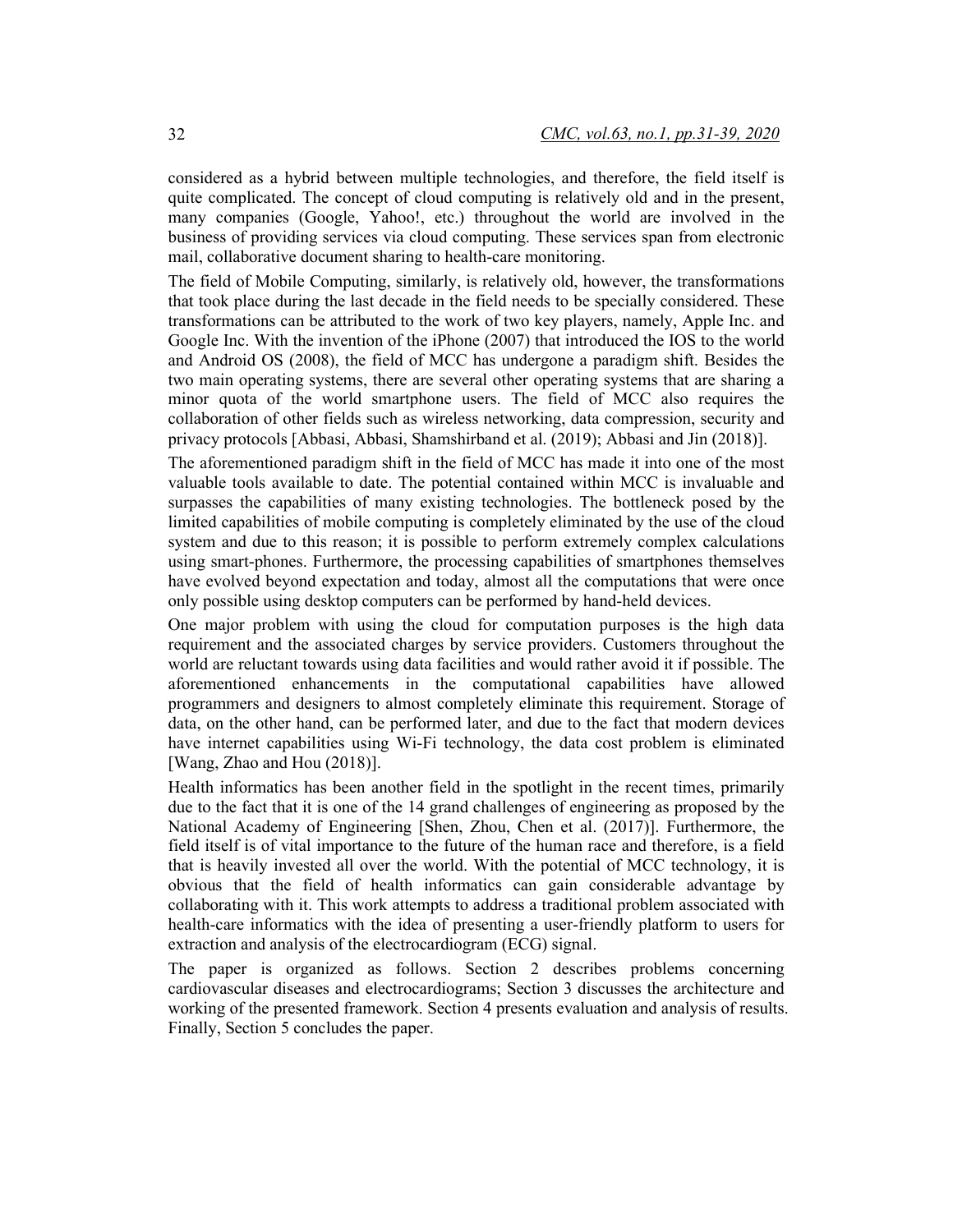# **2 Problem statement**

### *2.1 Cardiovascular diseases and electrocardiograms*

To understand the importance of extracting and analyzing ECG signals, it is important to analyze the current situation of cardiovascular diseases (CVDs) on a global scale. CVDs are popular as the leading cause of death throughout the world and for almost a century, the diagnoses of CVDs have relied upon the analysis of ECG records. While there have been several attempts at developing ECG machines that are portable and suitable for home use, the medical community is reluctant towards relying on the recordings made by these machines [Poon, Okin and Kligfield (2005)]. The other key parameter is that most of the machines in existence today are analog machines that are incapable of delivering a digitized record of the ECG signal. The report known as an ECG trace is printed on a graph paper and handed over to the patient for safekeeping. Due to the nature of these reports, it is not possible to keep a backup without additional effort and in clinical practice, it is often observed that patients tend to misplace these trace reports. Due to the chronic nature of CVDs, patients, as they age, are required to obtain an increasing number of ECG recordings and this often increases the severity of this issue. Further to the problem, the analog trace reports tend to show signs of fading away with time, and due to this reason, after a while the trace, even if it is preserved, becomes useless and unreadable [Xiong, Chen, Chen et al. (2019); Rupali and Karandikar (2018)].

#### *2.2 Solution analysis*

Upon observation, it is clear that the two solutions exist to this problem. The first solution is the replacement of analog scanners with digital scanners that are capable of giving the output in the form of a computer file that can be read by the physician using his computer. However, this is obviously not an easy solution and it would take decades before this solution is implemented. The second solution is presented through this paper where the user is given the front end application to photograph the ECG trace and the mobile computing component allows the user to extract the trace from the paper. Once the numerical signal is available to the user, it is transmitted to the cloud for further signal processing and storage purposes. A physician can be given access to cloud storage via mobile and desktop access for further analysis and diagnostic purposes. The signal extraction process greatly reduces the data transmission requirement and the online backup feature is extremely useful to the user [Rupali and Karandikar (2018)]. The rest of this paper describes the methodology used to extract, analyze and store the electrocardiogram signal.

#### **3 Methodology**

#### *3.1 Photographing the ECG trace*

Most modern smart-phones are equipped with a camera that can be used to photograph the ECG trace upon generation. A sensitive signal of this sort needs to be correctly extracted in order to avoid misdiagnoses and other potential problems. Due to this reason, it is vital that the photograph is obtained from an acceptable camera. For experimentation purposes, the Moto G (1st generation) mobile device by Motorola Inc. running an Android 4.4.4 is used. It has a 5 MP camera which is perfect to capture low-density targets for trace extraction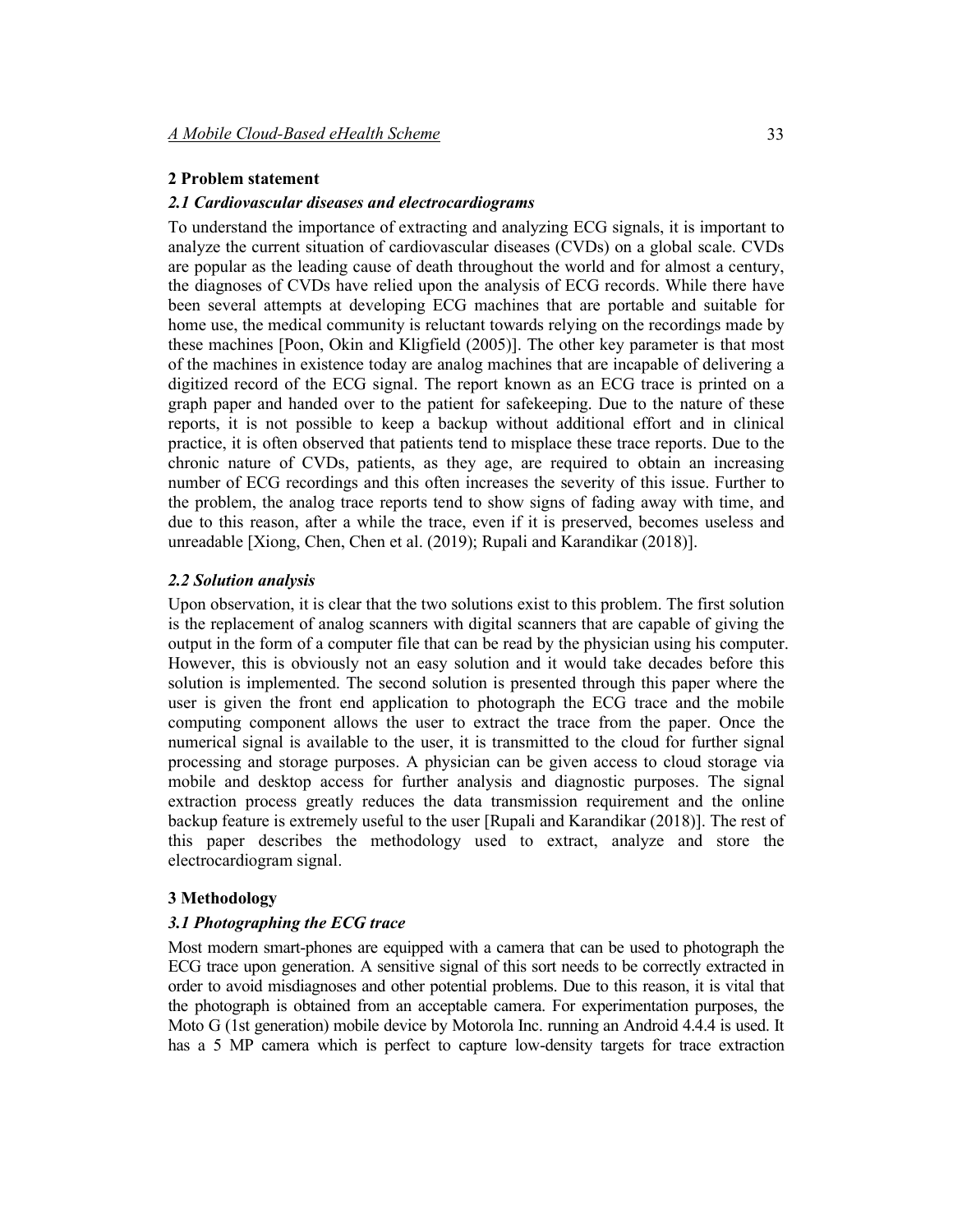[Barbera, Kosta, Mei et al. (2013)].

All photographs were taken in good lighting conditions and the traces were placed as horizontally as possible. Once the photograph is taken, a simple algorithm based on the Radon transform is used to straighten the image [Kar, Saha, Bera et al. (2019)]. This process is almost instantaneous and the required algorithms are available via the OpenCV library for Android. Once the image is straightened, the user is given the option to crop the image in case the background appears to be distracting the extraction process. In practice, multicolored backgrounds often tend to leave artifacts on the image in the next set of steps.

# *3.2 Extracting the ECG signal*

It is necessary to convert the color image into the gray-scale as the first step. For this task, the standard ITU algorithm shown in Eq. (1) is applied to the image [Yu and Jung (2019)]. The terms R, G, and B correspond to the three layers of the 8-bit color image and Y corresponds to the gray-scale layer.

 $Y_i=0.299\times R_i+0.587\times G_i+0.114\times B_i$ ,  $(\forall i \in I)$  (1)

Afterward, the image is converted into the morphology domain using Otsu's method. The Otsu method is a histogram-based method that determines a threshold based on the separation of the grey-levels of the image. This dynamic threshold is one of the most popular methods used in image analysis to convert a gray-scale image into a morphological image [Bengio, Courville and Vincent (2013)]. All these methods are available via the OpenCV library and therefore, can directly be applied to the photograph without tedious coding.

Once the morphological image is available, it is essential to remove unnecessary artifacts using artifact removal techniques. Using the 2-D convolution method, the image is convoluted with a 4-pixel long linear structuring element across the entire angular span from 0 to 180 degrees. The noise removal binary trace can then be used to detect the signal [Anitescu, Atroshchenko, Alajlan et al. (2019)].

Signal extraction is best attempted by using an envelope detection method where the image is scanned across each column. This extraction is shown in Fig. 1. At each column, binary positives are searched from both the top and the bottom of the column, and the first appearance of a binary positive in each direction is extracted as belonging to the top and bottom envelopes respectively. In instances where a pixel is missing, the value can be either interpolated from the previous and next values or the same value from the previous column can be repeated. Based on empirical results, both methods yield similar results. Once the two envelopes are extracted, the average of the two envelopes can be considered as the signal value. The simple envelope detection algorithm is the only portion of this system that needs to be coded in the front end and once this is complete, the extraction task is complete [Rupali and Karandikar (2018); Khanna, Iyer and Vetter (2019); Sorokina, Sergeyev and Turitsyn (2019)]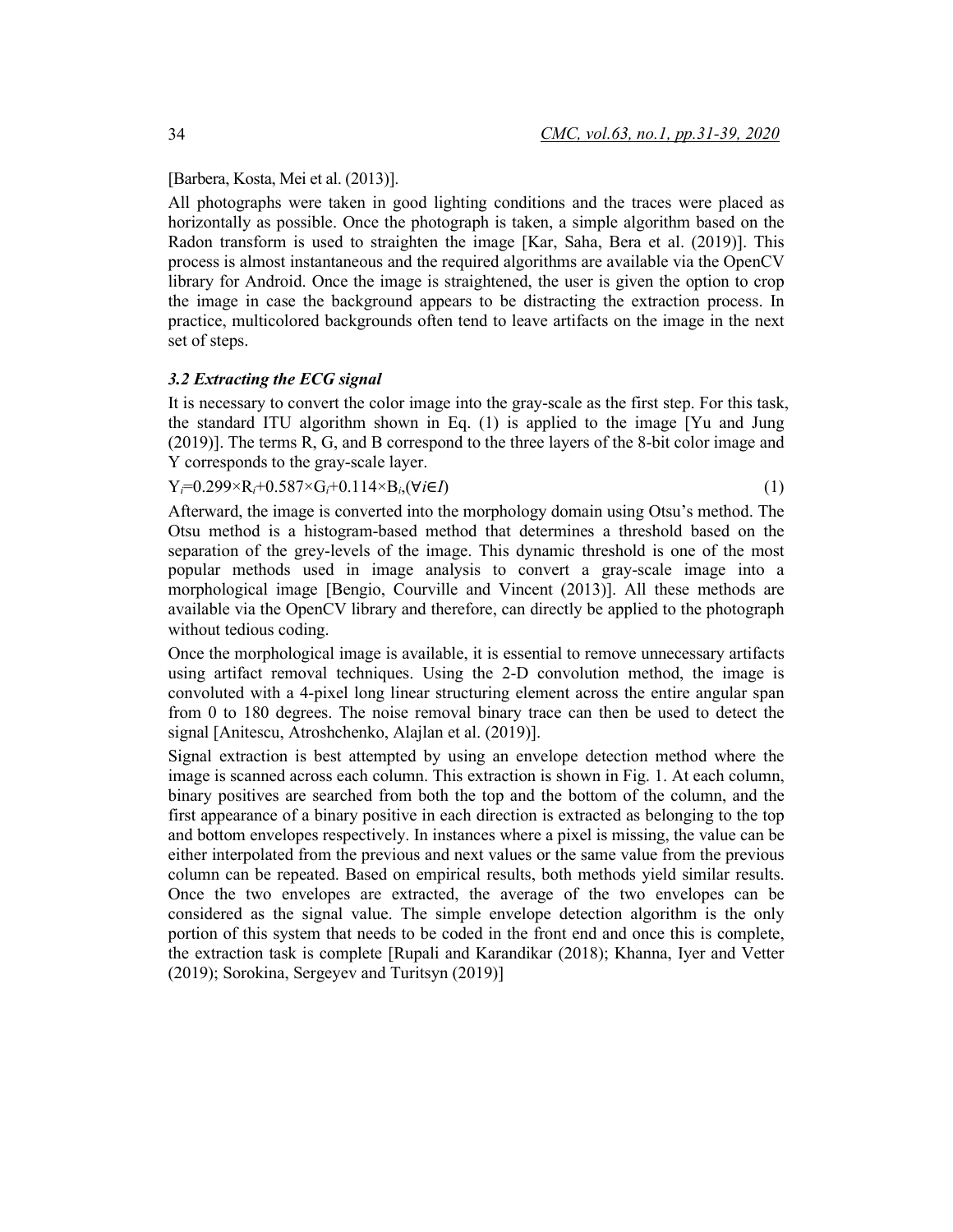

**Figure 1:** Envelope detection

### *3.3 Mapping from image domain to signal domain*

The extracted signal is valued on the basis of the geometric position of the pixels and needs to be converted back to the signal domain. Mathematically, this conversion depends upon multiple variables such as the number of megapixels of the camera sensor and the distance from the trace to the camera, etc.

However, it is not possible to restrict these parameters in general use. Therefore, as an alternative, the width of the trace is used for calibration purposes. In the front-end itself, the user is requested to decide the height of the signal trace area. Since each trace paper is of standard height (3.5 cm), it is possible to calculate the distance represented by each pixel value. By multiplying the geometric height of the pixel with this computed coefficient, it is possible to backtrack the original value of the signal for testing results success.

# *3.4 Post processing tasks*

Once the signal is successfully extracted, it is shown to the users for verification. Once the accuracy is verified, the signal trace is backed up in the memory (photograph) as well as in terms of signal values. Once the mobile device establishes internet access, the signal values are uploaded onto a local server where further processing tasks are carried out. These back-end tasks include the removal of signal noise (if present) using multiple filters such as direct FIR filters and Savitzky-Golay filters [Khorasani, Hodtani and Kakhki (2019)]. Furthermore, algorithms such as Pan-Tompkins can also be used to detect the R-peaks of the signal trace [Tang, Hu and Tang (2018)]. In addition to the above, processing includes the detection of the heart rate, the standard deviation of Rpeaks as well as the detection of other components such as P, Q, S and T waves. These values, although not implemented in this iteration, can be used to make predictions about the ECG and if necessary, warn users about potential abnormalities that might need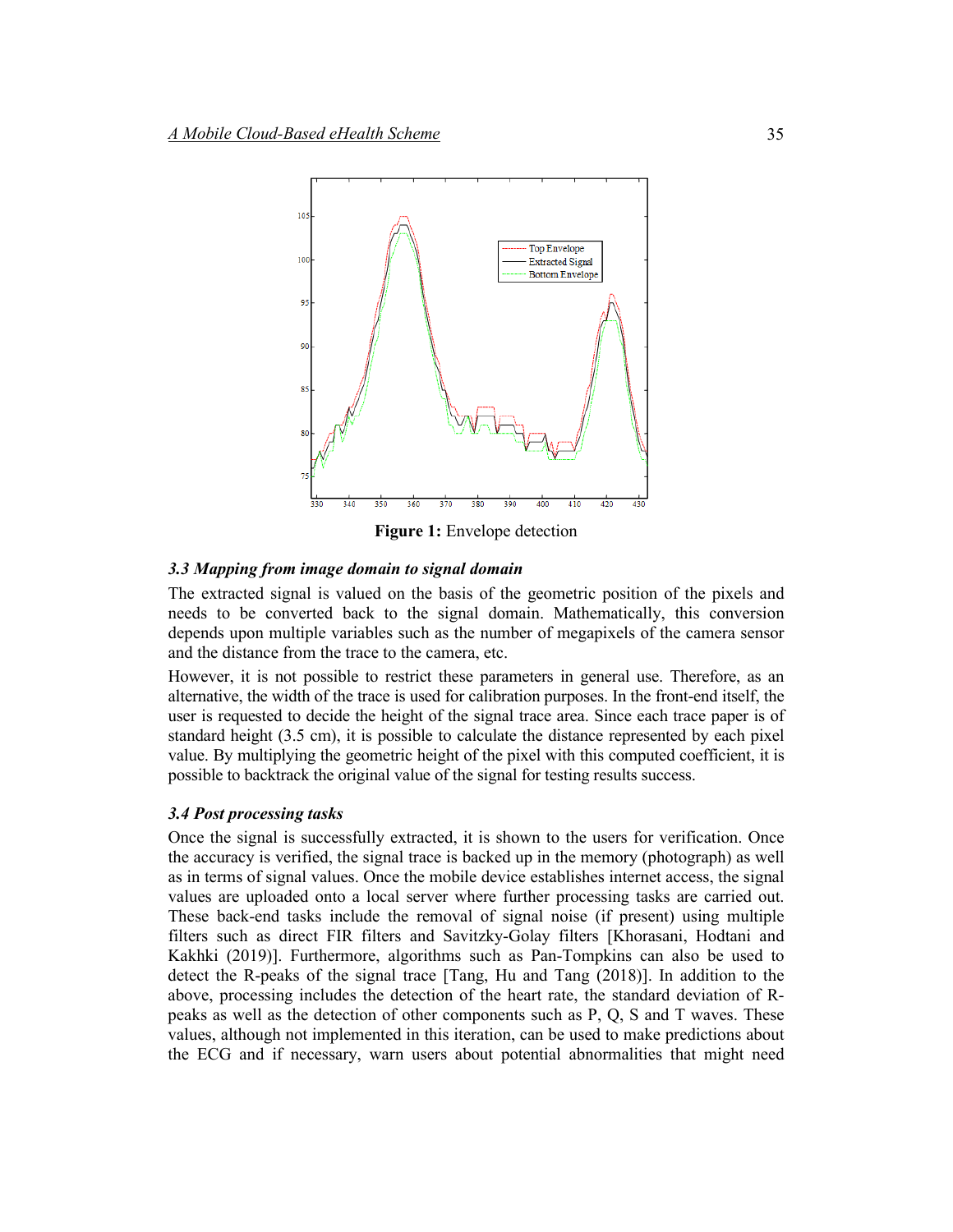attention [Rupali and Karandikar (2018), Khanna, Iyer and Vetter (2019); Sana, Ballal, Shadaydeh et al. (2019); Roland, Wimberger, Amsuess et al. (2019)]. The back-end also provides an additional service with the support of different front-end software that is provided to the physician.

This application can log in to the server and based on authentication parameters provided to the user, the user is given the ability to allow the physician to access ECG signals from its cloud platform. Since these signal trace files are extremely small (ranging only a few kilobytes), even mobile data connection is sufficient for performing operations. Once downloaded, the physician can analyze and view the files through his own device and make further analysis and decision making regarding the patient. The completed system is shown in Fig. 2 is a block diagram and Fig. 3 shows the extracted and analyzed signal for a lead 2 trace. The entire back-end at the server is supported by the MATLAB platform for the analysis part.

# **4 Experiments and results**

In this section, we first describe the methodology used to test the performance of the proposed scheme. Since the proposed method might contain anomalies (often known as signal noise), we needed to verify the accuracy of various features points. In order to clearly identify the traces, a manual system can also be adopted. However, it is very laborious. Another method to perform the testing is to develop a generality area of existence on graph note to clearly identify the area of feature point presence. We use the following methods for precision determination Eq. (2) and precision add up recall Eq. (3) in the proposed scheme for fine tuning the feature point delineation and abnormality.

```
Precision value = {Total feature points} ∩ {Selected feature points}
                                                                          (2)
```
{Total selected feature points}

```
Precision recall = {Selected feature points}∩{Total feature points}
       {Selected feature points} 
                                                                             (3)
```
A collection of 50 traces photographed from the aforementioned device were used in the experiment. The photographs were captured in slightly varying lighting conditions and 5 traces were deliberately captured with geometric distortions where the camera was not held parallel to the object. The extraction was successful in 32 of the traces without any intervention from the user. The remaining 18 traces had visible problems amounting to discrepancies between the photograph and the extracted signal. The 5 traces with geometric distortions as expected were extracted erroneously.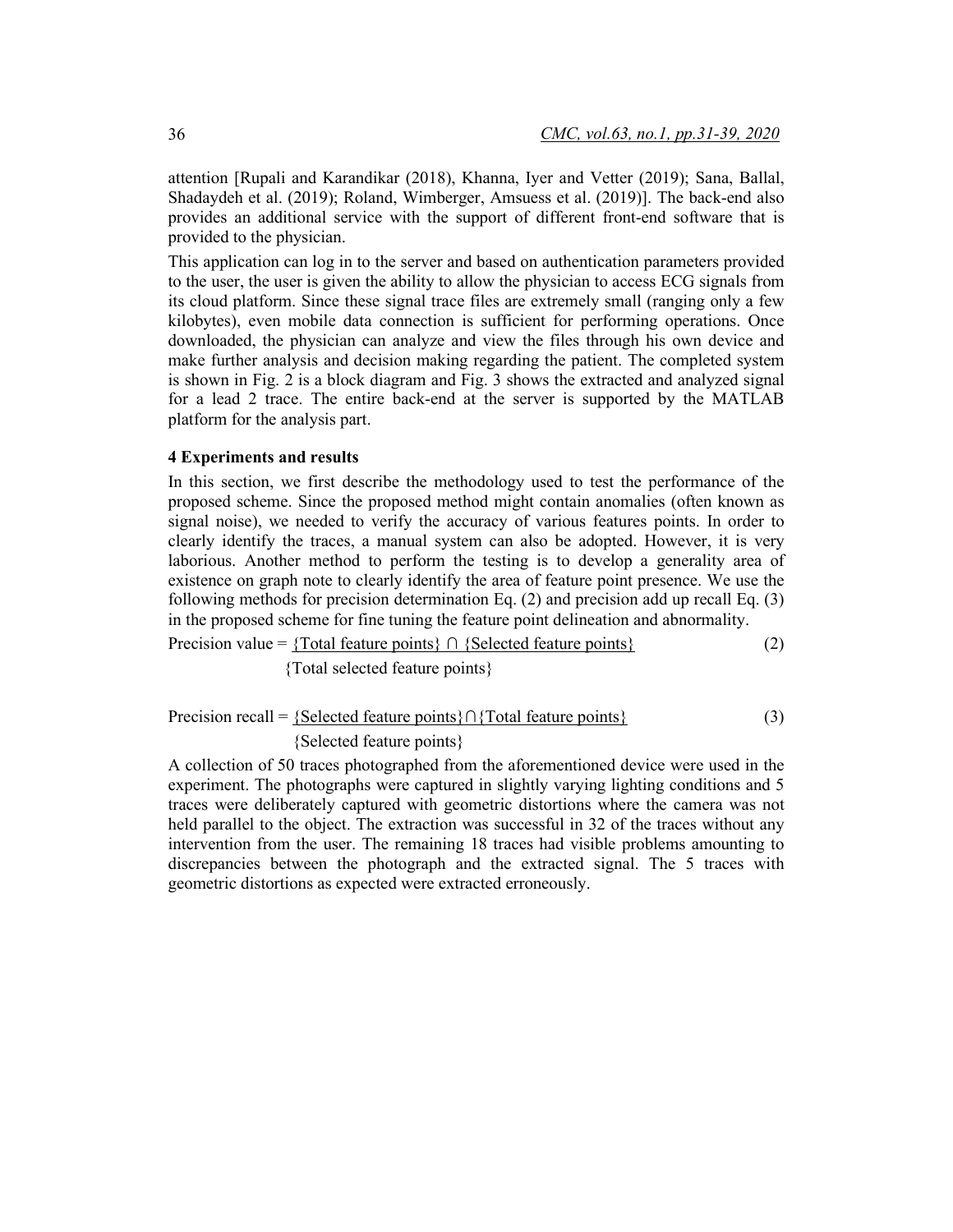

**Figure 2:** System overview

Regarding the 32 traces that were successfully extracted using the above method, only 18 belonged to the lead II and complete analysis was performed on other 18 traces. Algorithms used in the back-end delivered almost 99 percent accuracy results as expected with only a few missing R-peaks. Since the detection of all the other parameters depends on the correct detection of all the R-peaks, 2 traces were discarded at this stage. The detection of other peaks and waves (P, Q, S, and T) were successful for 94.3 percent of the peaks in the 16 traces. Since the heart rate, as well as the standard deviation values, only depends on the extraction of the R-peak, these parameters were not affected by this inaccuracy.



**Figure 3:** Photograph and analyzed signal trace

# **5 Conclusion**

This research is one of the first attempts at extracting and analyzing the ECG trace using a mobile system. Although many attempts have been made at extracting the ECG trace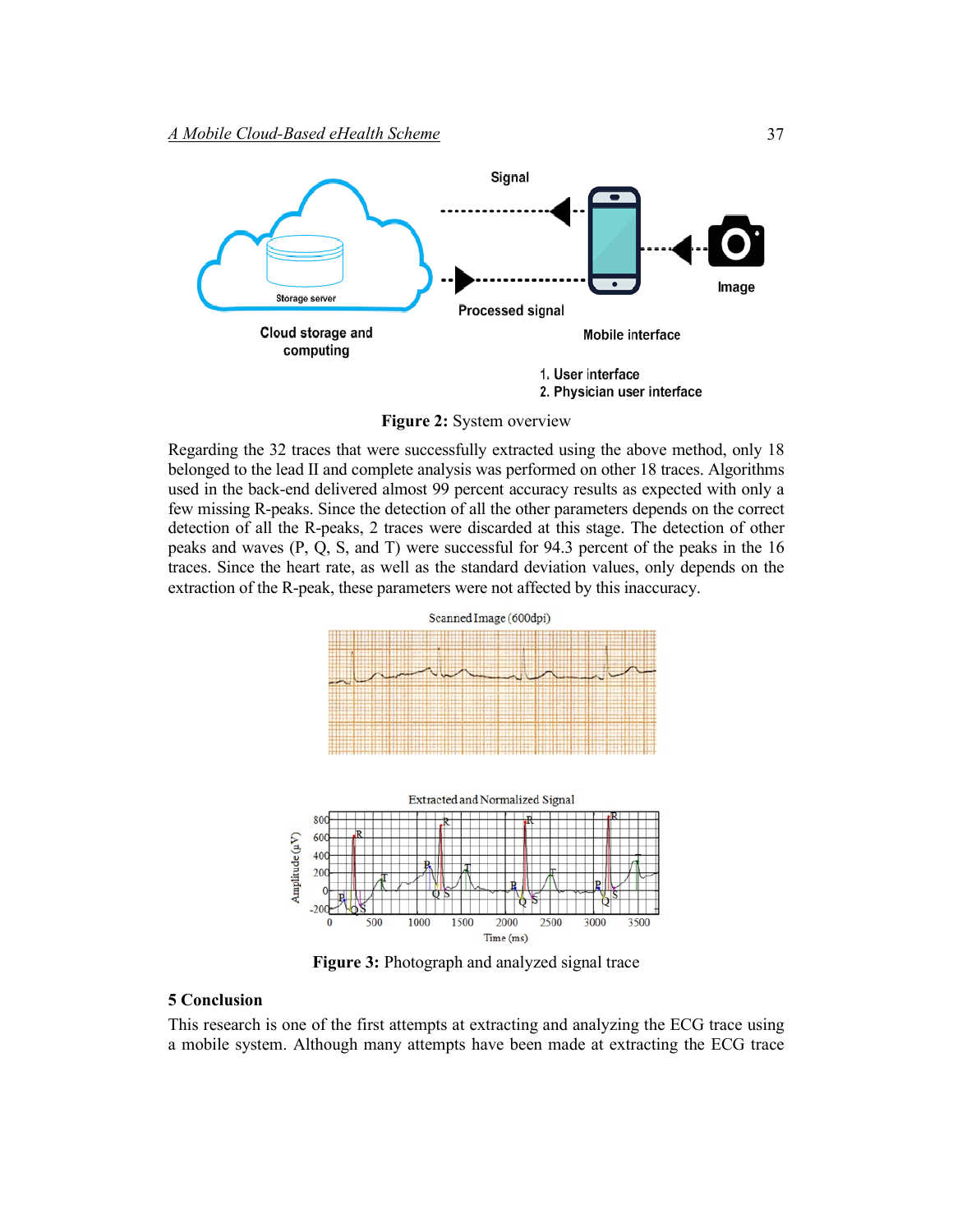using desktop computers and standard scanners, the task at hand using a smart-phone camera is much more challenging. The scanner always scans at a known resolution and the distortion of images is never an issue. In the case of a hand-held camera, many unknown parameters play a role.

This research has not addressed all the various image processing parameters that need to be carefully analyzed to successfully perform the extraction task. In most of the cases, the reason for failure is the lower success rates at extraction. Furthermore, it is best to use a toolkit approach at extracting signals from traces of this nature due to the high trace variability. The performed research proves that mobile computing is a valid and flexible approach to tackling ECG extraction and analysis problems. By developing these algorithms, these applications can be commercialized in the near future.

**Acknowledgment:** We thank anonymous reviewers for their feedback which helped in the improvement and presentation of this article. We also acknowledge Professor Rajkumar Buyya (The University of Melbourne, Australia) for his feedback on an earlier version of the manuscript.

**Conflicts of Interest:** The authors declare that they have no conflicts of interest to report regarding the present study.

#### **References**

**Abbasi, A. A.; Abbasi, A.; Shamshirband, S.; Chronopoulos, A. T.; Persico, V. et al.** (2019): Software-defined cloud computing: a systematic review on latest trends and developments. *IEEE Access*, vol. 7, pp. 93294-93314.

**Abbasi, A. A.; Jin, H.** (2018): v-Mapper: an application-aware resource consolidation scheme for cloud data centers. *Future Internet*, vol. 10, no. 9, pp. 90-107.

**Anitescu, C.; Atroshchenko, E.; Alajlan, N.; Rabczuk, T.** (2019): Artificial neural network methods for the solution of second order boundary value problems. *Computers, Materials & Continua*, vol. 59, no. 1, pp. 345-359.

**Barbera, M. V.; Kosta, S.; Mei, A.; Stefa, J.** (2013): To offload or not to offload? the bandwidth and energy costs of mobile cloud computing. *Proceedings IEEE INFOCOM*, pp. 1285-1293.

**Kar, R.; Saha, S.; Bera, S. K.; Kavallieratou, E.; Bhateja, V. et al.** (2019): Novel approaches towards slope and slant correction for tri-script handwritten word images. *Imaging Science Journal*, vol. 67, no. 3, pp. 159-170.

**Khanna, S.; Iyer, R. I.; Vetter, V. L.** (2019): Can pediatric practitioners correctly interpret electrocardiograms? *Journal of Pediatrics*, vol. 206, pp. 113-118.

**Khorasani, S. M.; Hodtani, G. A.; Kakhki, M. M.** (2019): Investigation and comparison of ECG signal sparsity and features variations due to pre-processing steps. *Biomedical Signal Processing and Control*, vol. 49, pp. 87-95.